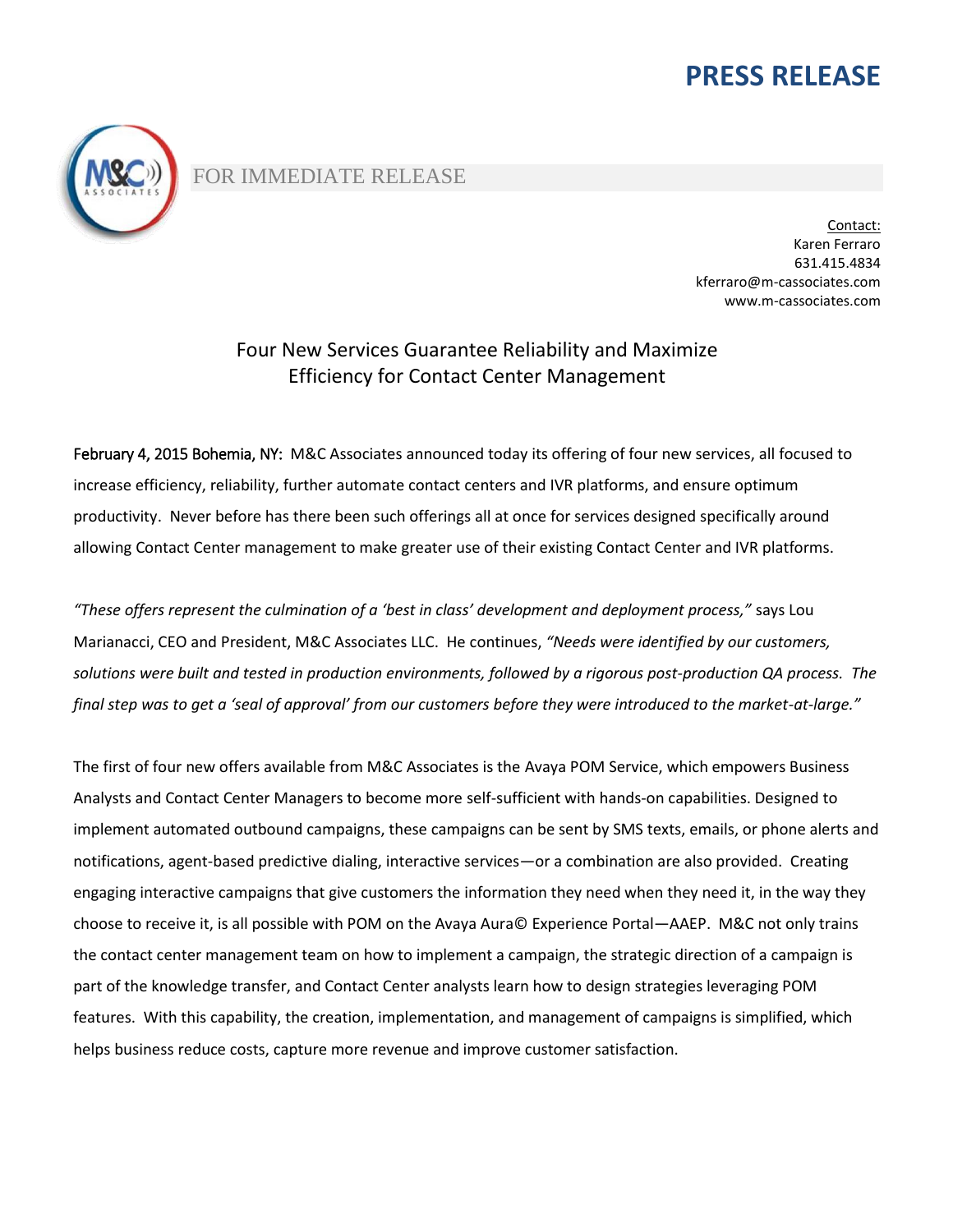Next, is Day-2 Support for those with Avaya Aura® Contact Center—AACC, providing high level service upon 'implementation cutover' day to guarantee optimum efficiency for the contact center. Day-2 Support prepares contact center management to be more self-sufficient with 'built-in tools' and an escalation process. Access to M&C's subject matter experts in problem resolution and identifying the more critical issues, guarantees maximum productivity in contact center management.

The third offering is an intelligent proactive monitoring service called iProWatch for IVR platforms and applications. Designed to reduce downtime, improve operational efficiency and increase system availability, iProWatch service is associated with three simple words that define its primary benefit—'peace of mind'! With iProWatch sanity checks are performed by default in 15 minute intervals for functionality and performance, and any potential problems on the IVR platform can be detected before business is impacted. This provides the highest level protection against outages, alarms, errors or failures. It can even be highly customized to suit business operational needs such as: setting a 'disk alarm' for when a disk is running low on space; sending a notification at the first 'sign of degradation' on a critical process; or alerting 'loss of revenue' when an application/operation inefficiency is detected.

The fourth and final offering to be announced at this time, is M&C Associates' Agent Screen Consolidator, which provides a way for agents to navigate a variety of legacy green-screen applications and web services, all coming from dissimilar host data formats, and delivers them to a single source—the agent's desktop for a unified appearance. When the agent can see the "full lifecycle" of the customer experience, quality service is delivered by the agent to the caller as a result of: shortened call time, special notes to the agent about the caller, and calls flow effectively. One client claimed that training time was reduced by 75%, with drop down notes and screen pop alerts being available to agents to assist callers, and reported a 50% increase in agent retention.

All of these new services are successfully implemented in various contact centers, and may be demonstrated upon request. For further information, please feel free to contact us.

### ###

**Headquarters** *M&C Associates LLC is a premier provider of IVR, Speech, CTI and Contact Center solutions to enterprises, government agencies, and service providers across the United States and Canada. With over 25 years of experience in IVR system deployments worldwide, we have a keen understanding of customer requirements and are proud of our successes in meeting and* 

> M&C Associates LLC 3920 Veterans Memorial Highway Suite 7 Bohemia, NY 11716 P: 631.439.1684 F: 631.467.8767 www.m-cassociates.com